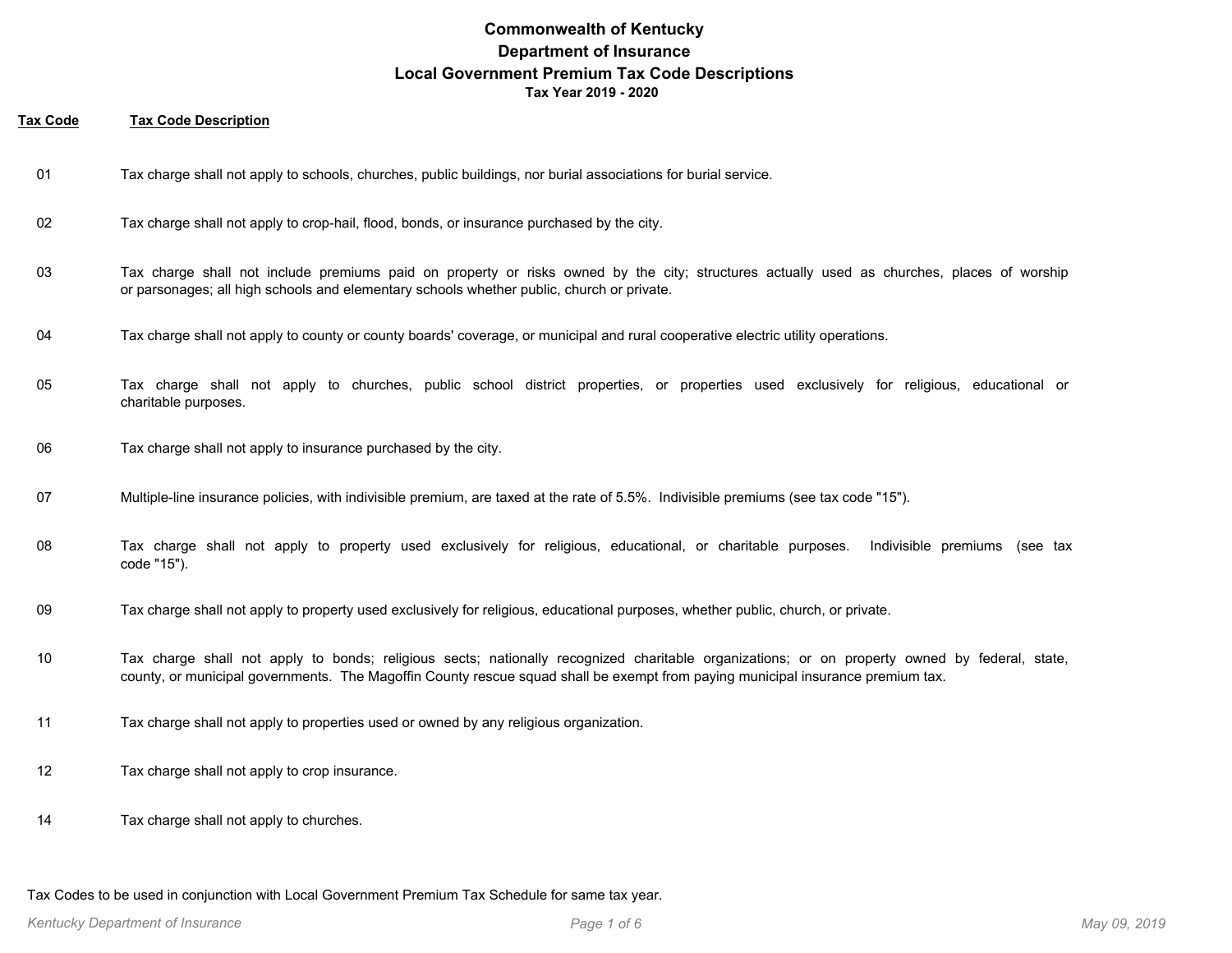#### **Tax Code Tax Code Description**

- Indivisible premiums. Indivisible premium multiple-line policies consist mainly of homeowners and farm owners policies. Other multiple-line policies have divisible premiums and the appropriate tax for the various lines of insurance is applicable separately. Since KRS 91A.080 requires a breakdown of all collections by category, indivisible premium multiple -line policies must be broken down giving a weight of two-thirds of the premium to the fire provision and one-third of the premium to the casualty provision before determining the tax. 15
- 16 Tax charge shall not apply to property used exclusively for religious, educational or charitable purposes.
- 17 Tax charge shall not apply to doctors malpractice insurance.
- 18 Tax charge shall not apply to policies issued to governmental units and policies insuring the main location of all organized charities.
- Tax charge shall be 7% for non-commercial and 3% for commercial insurance. Tax charge shall not apply to insurance for cargo and product liability. 19
- Tax charge for automobile shall be 3% on private automobiles of natural persons residing within the corporate limits and 10% on automobile insurance not on private automobiles of natural persons. Tax charge shall not apply to medical malpractice for any resident or group; bonds; property used exclusively for religious or charitable purposes; or federal, state, county, or municipal governments. 20
- 21 Tax charge shall not apply on policies of group health insurance.
- This county tax has been imposed on all unincorporated areas within this county. Since all municipalities on the master list are incorporated, this tax will not apply to them. 23
- Tax charge shall not apply to premiums collected from all accredited schools and all organized religious organizations; i .e. churches, synagogues, and places where worship services are held on a regular basis; nor premiums paid to any state employee benefit fund created pursuant to KRS Chapter 18A. 24
- Tax charge shall not include premiums paid on property or risks owned by any federal, state, county, or municipal government, or any agency thereof; premiums paid on property or risks owned by any bona fide religious denomination or sect, or any nationally recognized charitable organization; any and all bonds or fiduciary, surety, or indemnity nature. 25
- 26 This city imposes a \$5.00 per policy minimum tax due quarterly.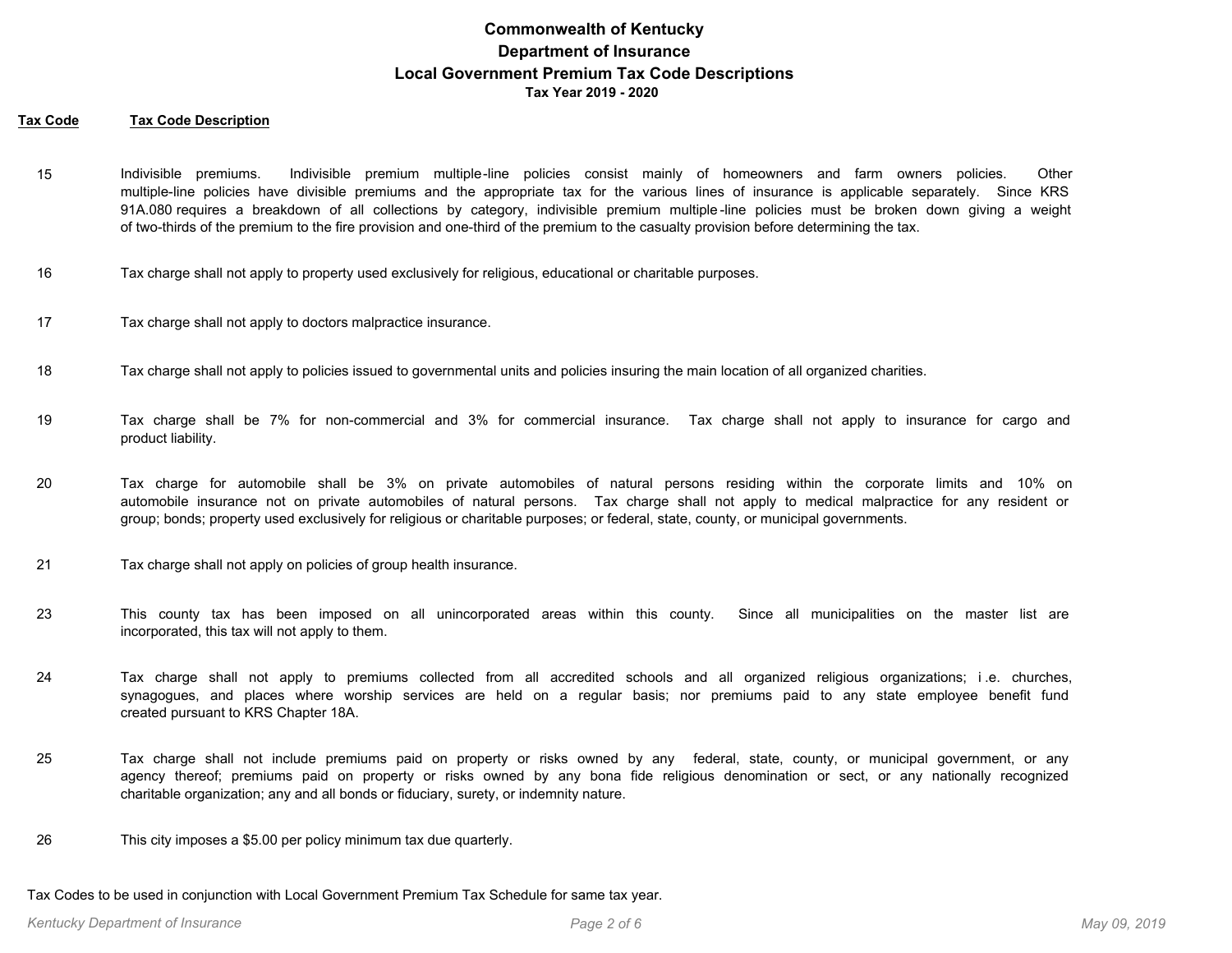### **Tax Code Tax Code Description**

- Tax charge shall not apply to property used exclusively for religious, educational, or charitable purposes, or property owned by the city . Indivisible premiums (see tax code "15"). 27
- 28 Tax charge shall not apply to the city, its officers, agents, or employees while acting in official capacity.
- 29 Tax charge shall not apply to buildings used exclusively for public worship.
- 30 This county exempts crop insurance.
- 31 Tax charge includes all incorporated and unincorporated areas of the county except for the incorporated area of Maysville.
- 32 The city of Millersburg \$5.00 minimum fee shall refer to life only.
- Tax charge shall not include premiums received for insuring the city of Radcliff against any or all liability insurance for city owned property or vehicles. 33
- 35 This tax shall not apply to premiums received on non-licensed farm equipment and agricultural related endorsements.
- Fleming County premium tax shall not apply to the following: (1) premiums for non-licensed farm equipment insurance; (2) premiums for cargo or product liability insurance; (3) premiums for physician malpractice; (4) premiums for general liabilty insurance to companies and / or businesses with five or more full time employees who work at least forty hours per week; (5) premiums for general liability insurance for umbrella and excess liability policies required to obtain licenses and permits to do interstate and intrastate transit of freight; (6) premiums for property and risk insurance for property owned by the county, city, churches, parsonages, schools and fire departments. 36
- 39 Any license fee or tax imposed upon premium receipts shall not include premiums received from churches or religious organizations.
- Excludes any license fee or tax imposed upon premium receipts for property used exclusively for religious, educational or charitable purposes. 40
- There is imposed upon each company issuing life insurance within the corporate limits of the city, a minimum fee of \$ 25 when the percentage fees are less than \$100. 41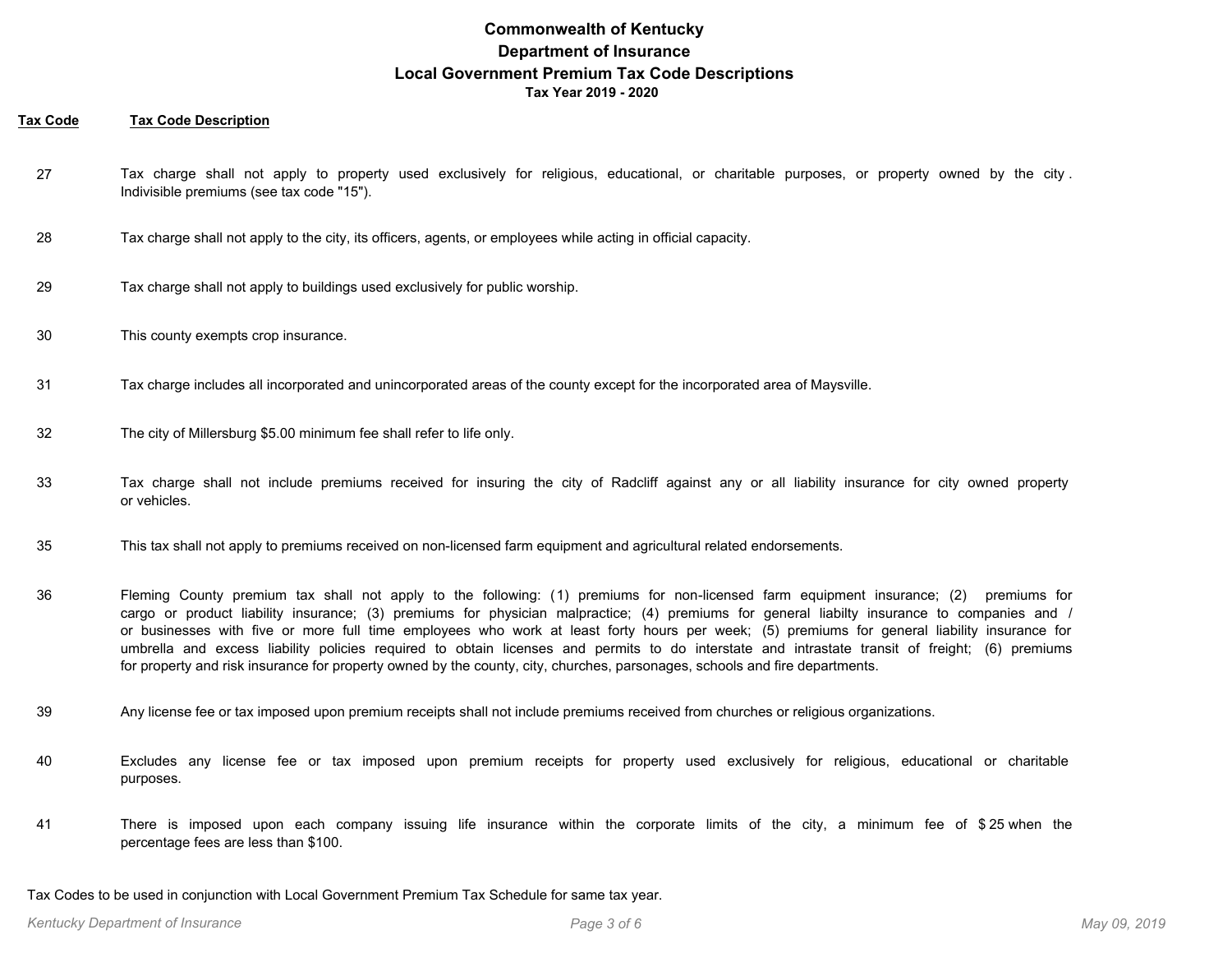#### **Tax Code Tax Code Description**

- Excludes premiums received for: extended care policies, premiums for crop hail insurance, premiums for non -licensed farm equipment insurance, premiums for cargo or product liability insurance, premiums for malpractice insurance (all types), premiums for general liability insurance for umbrella and excess liability policy required to obtain licenses and permits to do interstate and intrastate transit of freight; and premiums for property and risk insurance for property owned by the county, city, churches, personages, schools, and fire departments. 42
- No license fee or tax imposed upon premium receipts shall apply to the following: health insurance, life insurance, crop insurance, vehicles licensed at 38,000 lbs. or greater; provided only those premiums attributed to such vehicles are hereby exempted; any and all insurance policies paid by any volunteer fire department; any and all insurance policies paid by Green County Fiscal Court. 43
- 44 12% rate will revert to a 10% rate on July 1, 2021.
- There is hereby imposed a minimum tax of five dollars per policy, regardless of the amount of premium paid, on all life insurance policies . The five dollar minimum tax shall only apply to life insurance policies. 45
- 46 The credit for the city of Milton taxes against Trimble County taxes shall not apply to health insurance.
- 47 Policies of group health insurance provided for City of Hodgenville employees are exempt.
- Tax charge shall not apply to policies insuring churches and other religious organizations or any property, both real and personal, owned exclusively by a church or religious organization. 48
- 49 This tax has a sunset date of December 31, 2018. On that date the tax will be repealed.
- Tax charge shall not apply to: (A) Premiums recieved for insuring employees against liability for personal injuries to their employees, or the death of their employees, caused thereby, under provisions of the Workers' Compensation Act. ( B) Premiums for policies of health insurance. (C) Premiums for extended care policies. (D) Premiums for annuities. (E) Premiums for federal flood insurance. (F) Premiums for surety or preformance bonds. (G) Premiums for crop hail insurance. (H) Premiums for non-lincensed farm equipment insurance. (I) Premiums for cargo or product liability insurance. (J) Premiums for malpractice (all types) insurance. (K) Premiums for life insurance. (L) Premiums for general liability insurance for umbrella and excess liablility policy required to obtain licenses and permits to do interstate and intrastate transit of freight. (M) Premiums for property and risk insurance for property owned by the county, city, churches, parsonages, school and fire departments. 50
- 51 Tax is imposed only on unincorporated areas of the County.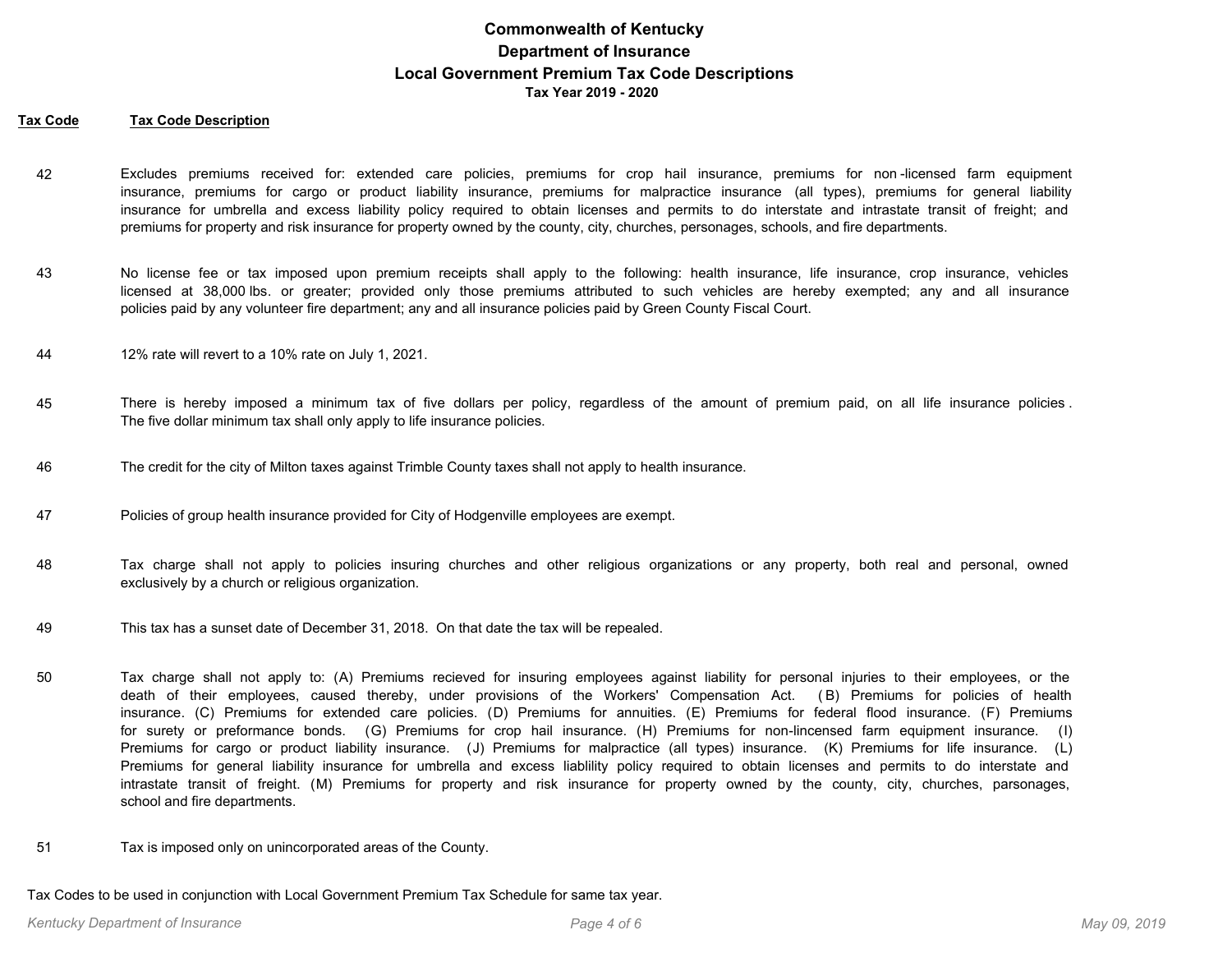#### **Tax Code Tax Code Description**

- This county tax is imposed pursuant to KRS 91A:080 (7/13/90), and is imposed on all areas of the county. KRS 91A.080 (7/13/90) allows insurance companies to credit city license fees or taxes against the same license fees or taxes levied by the county. For reporting purposes, where the city has the same or higher tax rate, report to the city on premiums collected for risks located within the city, and no report is necessary to the county on those premiums. However, where the city tax is less than the county tax, a report must be sent to the city and a credit taken using Form LGT-142, and the balance due, paid to the county. For this schedule, there are 8 counties that need an LGT-142 filed: (Hopkins County-City of Dawson Springs [Life Only], City of St. Charles [Life Only], City of White Plains [Life Only]); (Meade County-City of Ekron [Except Health & Life]); (Pulaski County-City of Science Hill [Except Health]); (Menifee County-City of Frenchburg [Except Health & Life]); (Trimble County-City of Milton [Except Health]); (Henderson County-City of Robards); (Floyd County-City of Wheelwright [Health Only], City of Prestonsburg [Life Only]; (Knott County-City of Hindman [Except Health & Life]). See Form LGT-142 for instructions. A
- Includes all incorporated and unincorporated areas of the county in which the license fees or taxes were implemented prior to July 13, 1990. Generally, insurers that pay license fees or taxes under KRS 91A:080 are permitted to credit city license fees or taxes against the same license fees or taxes levied by the county only "...when the license fees or taxes are levied by the county on or after July 13, 1990." The status of "grandfathered", applies only to counties in which the taxes were levied prior to July 13, 1990. Therefore, premiums collected on risks located within the cities of the 'grandfathered' counties must also be reported and remitted to the respective counties, using Form LGT-141. For this schedule, there are three counties this applies to: (Anderson County--City of Lawrenceburg); (Fulton County--City of Hickman and City of Fulton); (Washington County--City of Springfield). B
- County means all incorporated and unincorporated areas of Pulaski County, except the incorporated areas of the cities of Somerset, and Burnside. C
- This is an Urban County Government, which combines the city of Lexington and the county of Fayette into one government. This means that there is only one (1) tax payable to the Lexington-Fayette Urban County Government. Livestock and war risk are excluded from the local government premium tax in this county. D
- This county tax has been imposed on all unincorporated areas within this county. Since all municipalities on this master list are incorporated, this tax will not apply to them. This county tax was implemented prior to July 13, 1990; therefore, insurance companies may not take the city credits pursuant to KRS 91A:080 7/13/90. E
- F This city exempts all administrative agencies of that city.
- G Tax charge shall not apply to any policy purchased by the city or any emergency service organization.